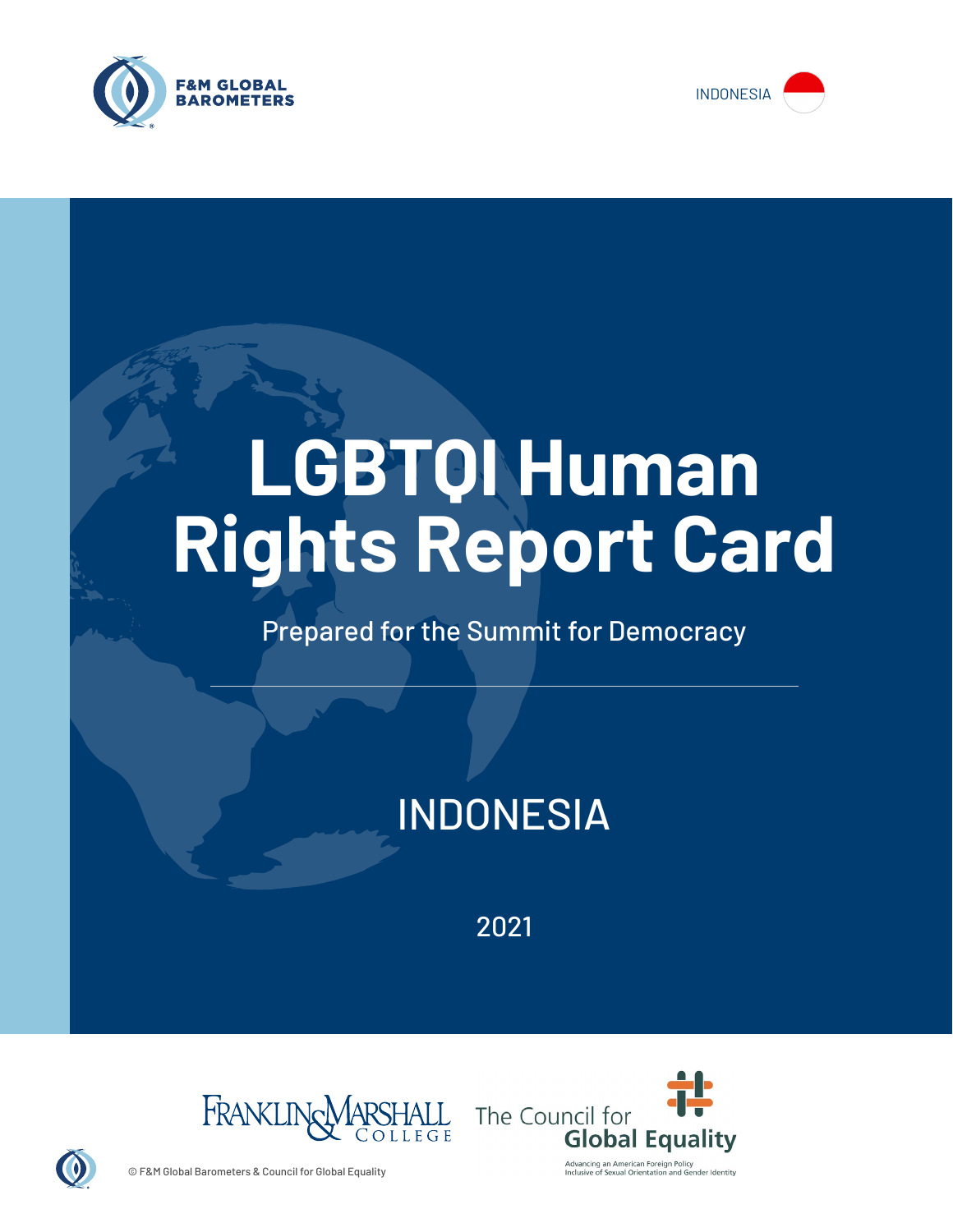



# Indonesia

# Report Card on the Human Rights of LGBTQI Peoples

## **OVERVIEW**

Inclusive democracies value the democratic, economic, and social contributions of *all* citizens. Indeed, democracy itself cannot thrive unless the human rights of all people are protected, and this must include protections for often marginalized lesbian, gay, bisexual, transgender, queer, and intersex (LGBTQI) peoples. Advancing rights for the protection of LGBTQI people is also closely correlated to broader democratic dividends, including efforts to address democratic backsliding, fight corruption, and build resilient movements to fight authoritarianism. These themes of the Summit for Democracy are also themes of LGBTQI movements around the world.

This report card provides a concise measurement of the attainment of core human rights protections for LGBTQI individuals. It sets the collective standard for participating states' core legal obligations toward LGBTQI peoples and consequently the ability of LGBTQI citizens to contribute to and benefit from democratic institutions. Countries are graded on three dimensions: Basic Rights, Protection from Violence, and Socio-economic rights. Only one state has achieved all benchmarks. The Summit for Democracy signals the start of a year of action when all states will have an opportunity to demonstrate progress in advancing the human rights and democratic participation of LGBTQI peoples.

The report card is based on **2020** baseline data and will be updated during the year of action to reflect advances over the coming year, culminating in a 2022 report at the end of the Summit process.

| $0 - 59\%$ | $60 - 69\%$ | $70 - 79\%$ | $80 - 89%$ | $90 - 100\%$ |
|------------|-------------|-------------|------------|--------------|
| Failing    | Poor        | Fair        | Good       | Excellent    |

# **REPORT CARD SCALE**

# **ADDITIONAL DEMOCRACY INDICATORS**

| Democracy Index<br>Full Democracy 8-10   Flawed Democracy 6-8   Hybrid Democracy 4-6   Authoritarian 0-4 | 2020                | 6.3/10   |
|----------------------------------------------------------------------------------------------------------|---------------------|----------|
| Freedom House Freedom in the World<br>Free 70-100   Partly Free 40-69   Not Free 0-39                    | 2020                | 61/100   |
| <b>Corruption Perceptions Index</b><br>Very Clean 100/100   Highly Corrupt 0/100                         | 2020                | 37/100   |
| <b>Global Acceptance Index</b><br>High Acceptance 10   Low Acceptance 0                                  | 2017-20             | 2.79/10  |
| <b>Fragile States Index</b><br>Sustainable 0-30   Stable 30-60   Warning 60-90   Alert 90-100            | 020<br>$\bar{\sim}$ | 67.8/100 |
| <b>UNDP Gender Inequality Index</b><br>Very High 0.0   Low 1.0                                           | 2019                | 0.48/1   |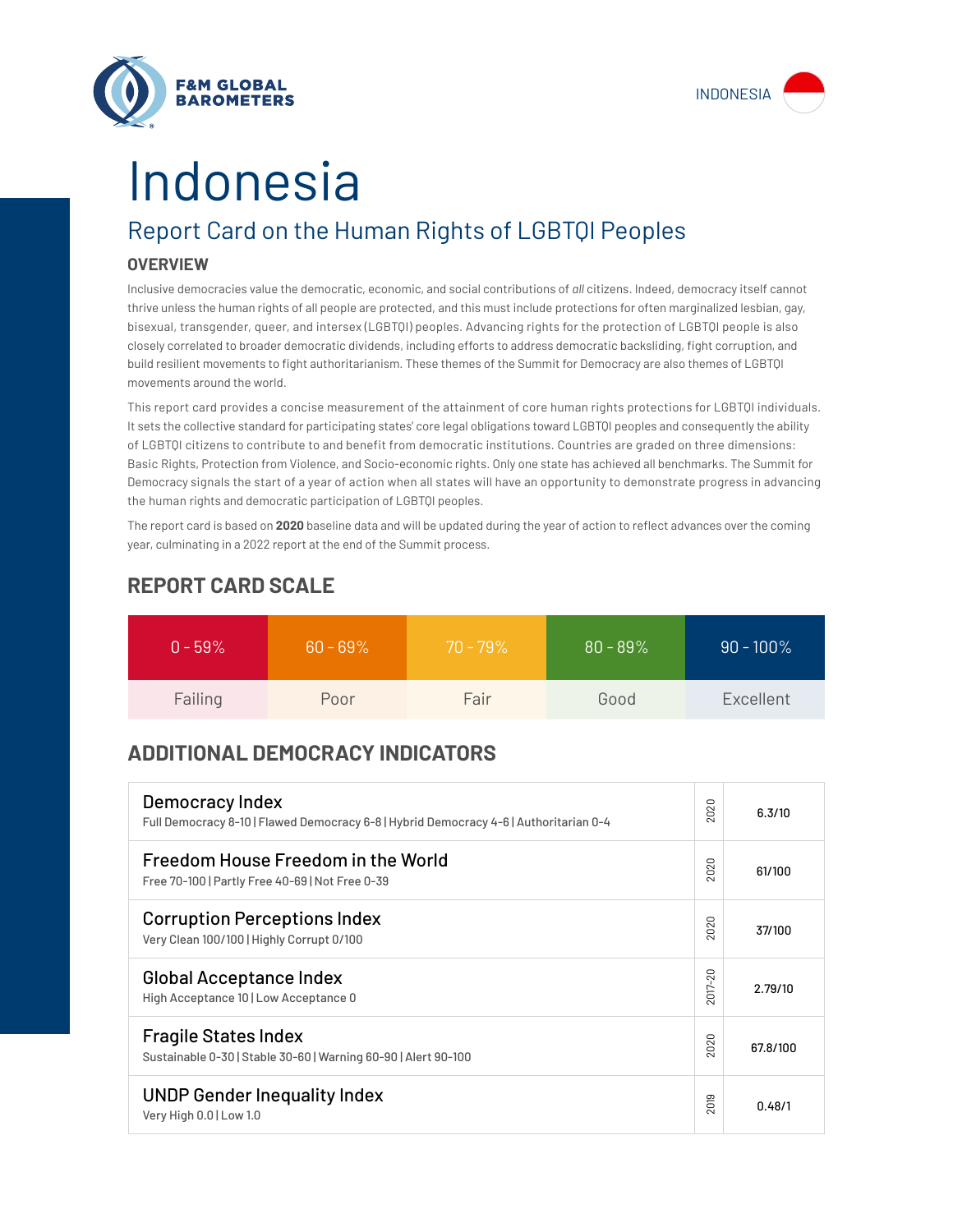



**The report card items are based on 2020 baseline data.**

| 10% | <b>DIMENSION 1: BASIC HUMAN RIGHTS</b>                                                               |                          |                |
|-----|------------------------------------------------------------------------------------------------------|--------------------------|----------------|
|     | 1 No criminalization of sexual orientation                                                           | $\overline{\phantom{0}}$ |                |
|     | 2 No criminalization of gender identity or expression                                                | O                        |                |
|     | 3 Freedom from arbitrary arrest based on sexual orientation                                          | $\bigcirc$               |                |
|     | 4 Freedom from arbitrary arrest based on gender identity                                             |                          |                |
|     | 5 Legal recognition of gender identity                                                               |                          |                |
|     | 6 No physiological alteration requirement for legal gender recognition                               | o                        |                |
|     | 7 No psychiatric diagnosis requirement for legal gender recognition                                  | $\bigcirc$               |                |
|     | 8 LGBTQI organizations are allowed to legally register                                               |                          |                |
|     | 9 LGBTQI organizations are able to peacefully and safely assemble                                    | O                        |                |
|     | 10 Security forces provide protection to LGBTQI pride participants                                   |                          |                |
| 0%  | <b>DIMENSION 2: PROTECTION FROM VIOLENCE</b>                                                         | <b>YES</b>               | N <sub>0</sub> |
|     | 11 Ban on gay conversion therapy                                                                     | $\overline{\phantom{0}}$ |                |
|     | 12 Hate crimes legislation includes sexual orientation                                               | a                        |                |
|     | 13 Hate crimes legislation includes gender identity                                                  | $\bigcirc$               |                |
|     | 14 Hate crimes legislation includes sex characteristics                                              | O                        |                |
|     | 15 Hate speech laws include sexual orientation                                                       | $\bigcirc$               |                |
|     | 16 Hate speech laws include gender identity                                                          | O                        |                |
|     | 17 Equality body mandate exists                                                                      | $\bigcirc$               |                |
|     | 18 Prohibition of medically-unnecessary non-consensual medical interventions on intersex individuals | $\Box$                   |                |
|     | 19 Gender affirming prison accommodations                                                            | $\bigcirc$               |                |
|     | 20 Asylum for LGBTQI individuals is available within the country                                     |                          |                |
| 0%  | <b>DIMENSION 3: SOCIO-ECONOMIC RIGHTS</b>                                                            | <b>YES</b>               | N <sub>0</sub> |
|     | 21 Workplace non-discrimination laws include sexual orientation                                      |                          |                |
|     | 22 Workplace non-discrimination laws include gender identity                                         |                          |                |
|     | 23 Workplace non-discrimination laws include sex characteristics                                     |                          |                |
|     | 24 Fair housing non-discrimination laws include sexual orientation                                   |                          |                |
|     | 25 Fair housing non-discrimination laws include gender identity                                      |                          |                |
|     | 26 Head of state supports marriage equality                                                          |                          |                |
|     | 27 State allows for marriage equality                                                                | 0                        |                |
|     | 28 State prohibits discrimination in healthcare based on sexual orientation                          | $\bullet$                |                |
|     | 29 State prohibits discrimination in health care based on gender identity                            |                          |                |
|     | 30 Legal classifications (such as an X sex or gender marker) universally available                   |                          |                |